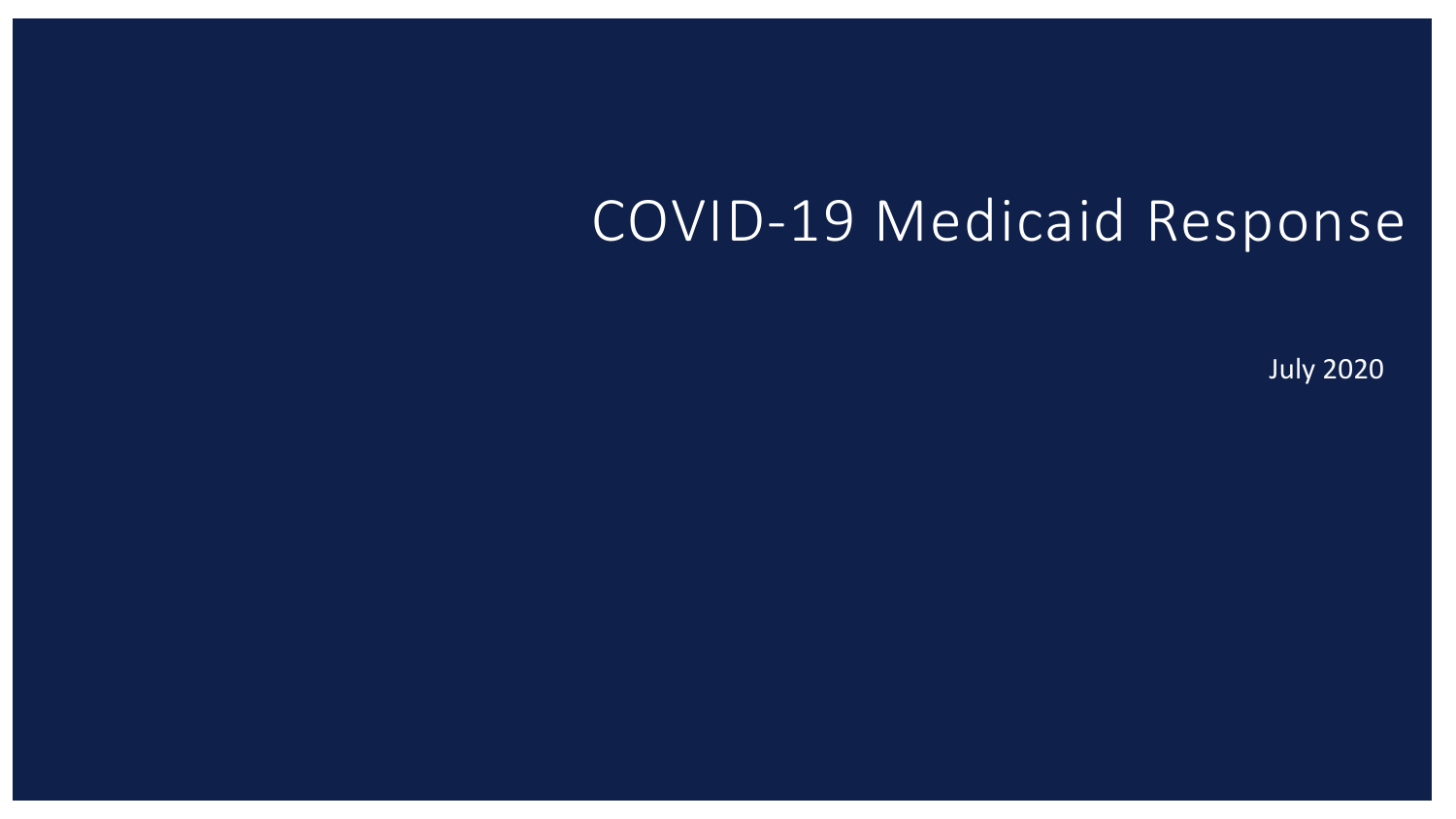# Remote Work

- South Dakota Medicaid switched to remote operations on March 16, 2020.
- Maintained a small in-office staff during remote work period to perform tasks not able to be done remotely like data entry.
- **Processed payroll as normal during state office closures and remote work period.**
- Added email options for providers to communicate with prior authorization staff and ask questions normally communicated via telephone.
- **Encouraged providers to use online resources in the Medicaid Provider Online** Portal:
	- **Eligibility Inquiry**
	- Service Limit Search
	- CMS 1500 Online Claim Submission
	- **Status Inquiry**
	- **Reports and Remittance Advice**

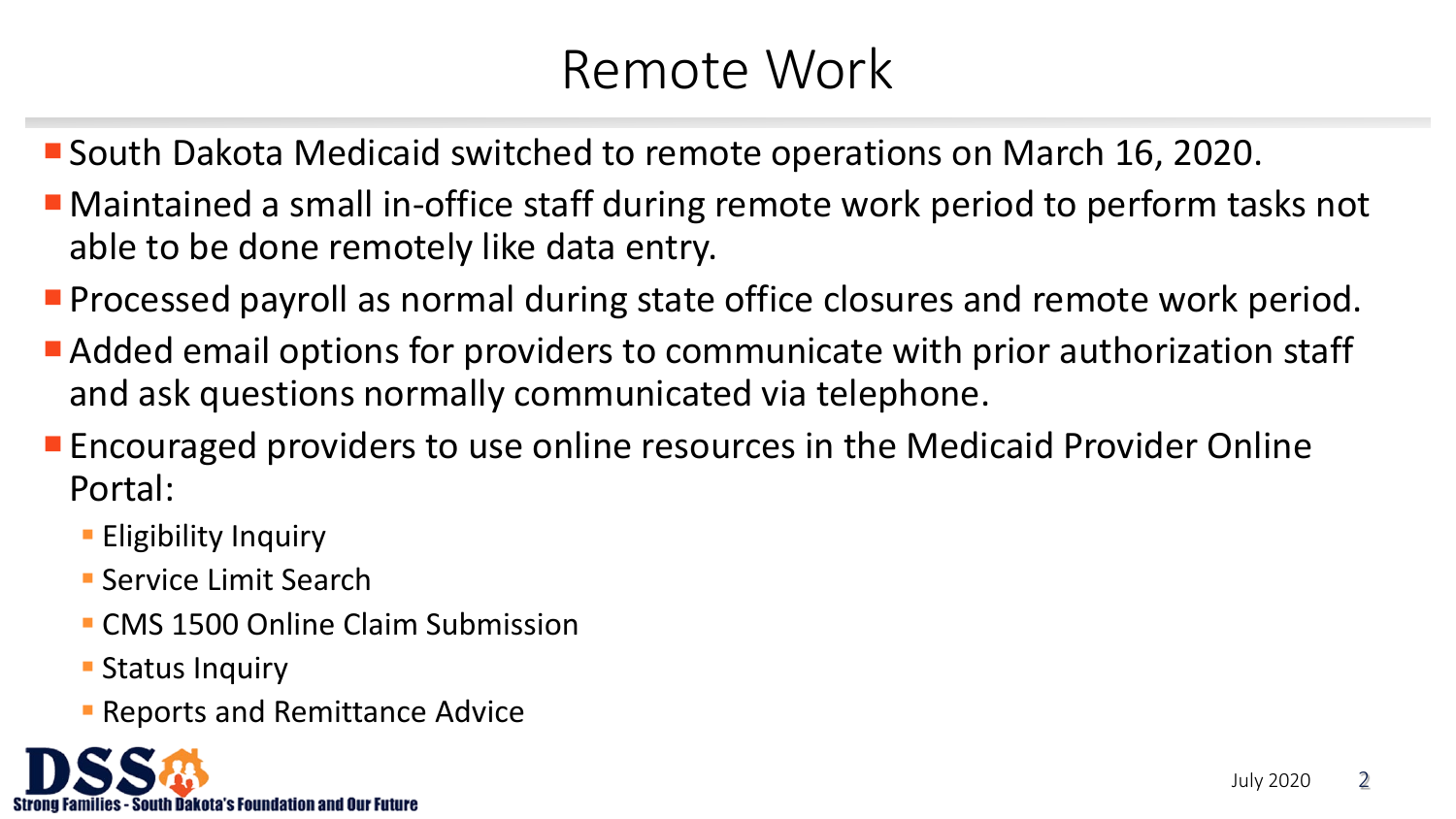# Medicaid Flexibilities: 1135 Waiver

**1135 waivers temporarily waive, modify, or provide flexibility to certain Medicare,** Medicaid, and CHIP requirements to ensure sufficient health care services are available to meet the needs of individuals eligible for those programs during a defined emergency time period and to ensure that providers can be reimbursed and exempt from any sanctions, absent any determination of fraud or abuse.

■ DSS submitted a [1135 Waiver](https://dss.sd.gov/docs/COVID19/SD_1135_Waiver_Request.pdf) to CMS on March 19, 2020. The waiver requested:

- **Provider Enrollment Flexibilities**
- **Fair Hearing Extensions**
- **Nursing Home Flexibilities**
- Hospital, Clinic, and Other Health Care Provider Flexibilities
- CMS partially approved South Dakota's 1135 waiver on [March 24](https://dss.sd.gov/docs/COVID19/3.26.20_Provider_Bulletin_SD_Medicaid_COVID_19_1135_CMS_Response%20.pdf) and [March 26](https://dss.sd.gov/docs/COVID19/3.29.20%20Provider%20Bulletin_SD%20Medicaid%20COVID-19%201135%20CMS%20Second%20Response%20.pdf) and issued a [blanket waiver](https://dss.sd.gov/docs/COVID19/CMS_Waiver_Approvals3.26.2020.pdf) granting some flexibilities to all states.
- **Filexibilities remain in effect until the end of the federal public health emergency** (PHE).

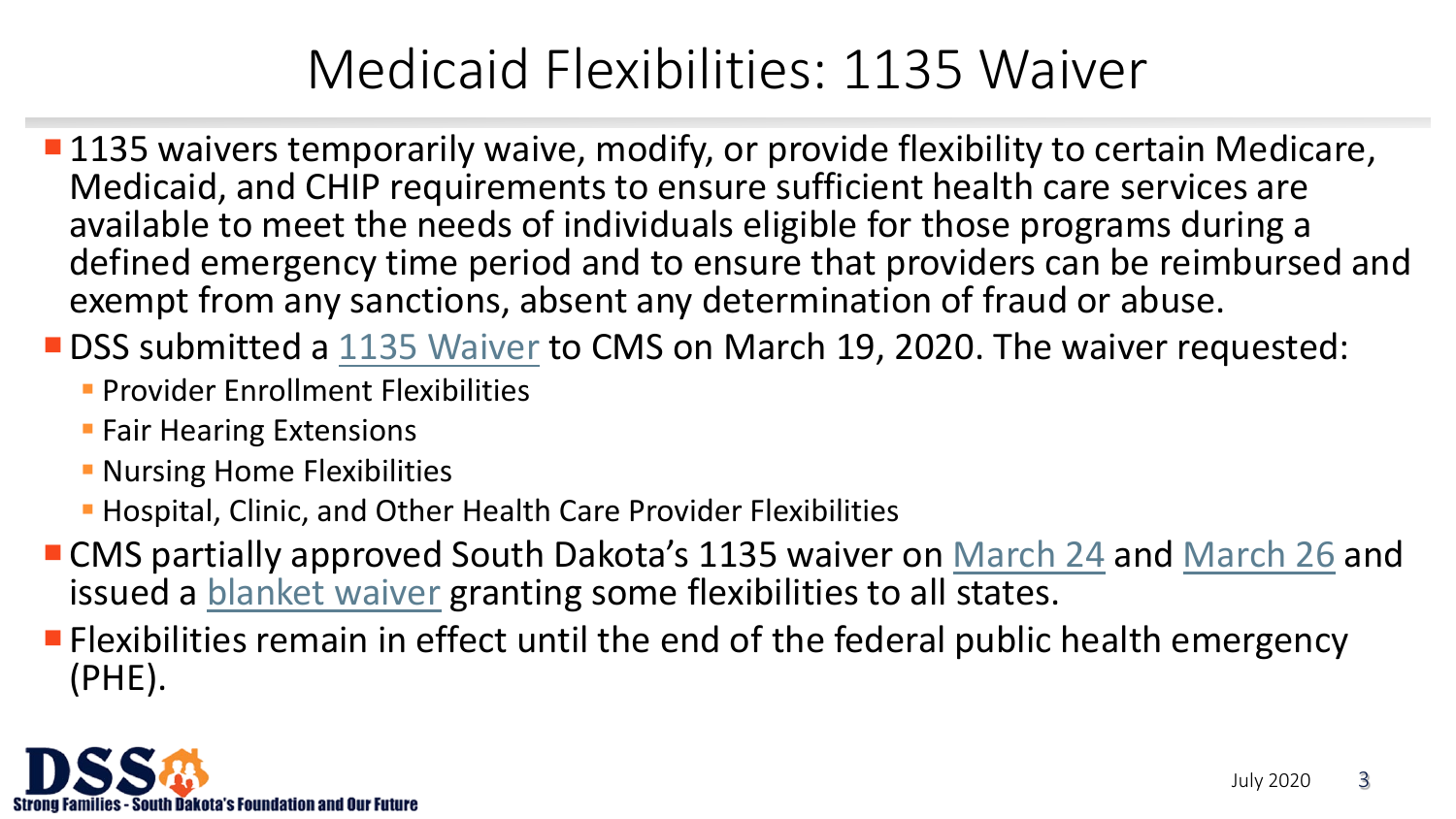# Medicaid Flexibilities: Emergency Disaster SPA

- **Examber 20 Femergency Disaster Relief State Plan Amendments (SPAs) may be used by** states to temporarily revise policies related to eligibility, enrollment, benefits, premiums, cost sharing, and payments.
- **DSS submitted a [Emergency Disaster SPA](https://dss.sd.gov/docs/medicaid/medicaidstateplan/COVID-19_Public_Health_Emergency_Flexibilities.pdf) on May 19, 2020. Flexibility** requested includes:
	- Co-pay exemption for COVID-19 Testing and Treatment
	- Removal of face-to-face requirements for community mental health center and substance use disorder services to allow for audio-only services.
- CMS approved South Dakota's SPA on May 28, 2020 with a retroactive effective date to March 13, 2020.

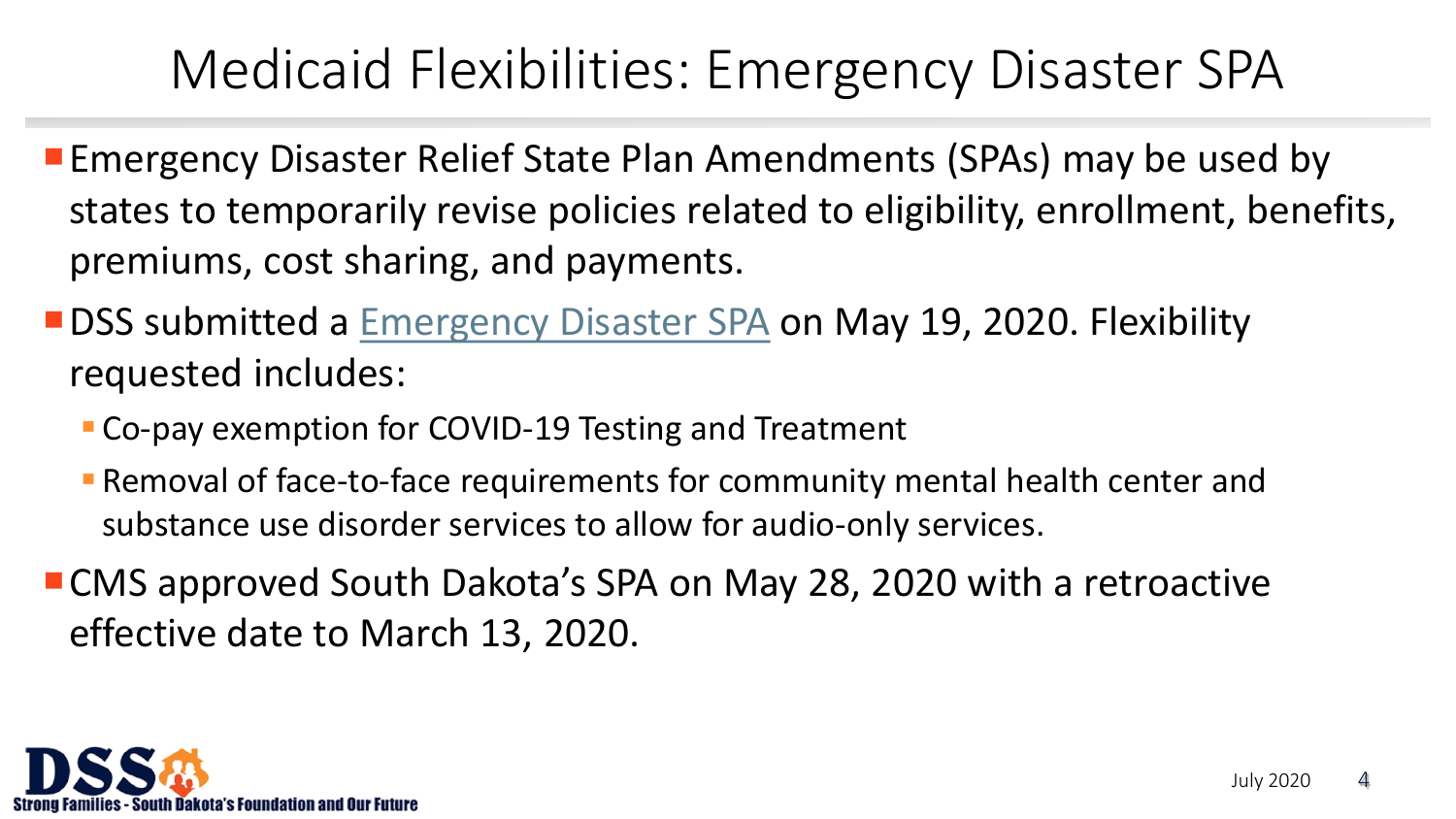# Medicaid Flexibilities: Telehealth and Telephonic Services

- South Dakota Medicaid added additional telehealth flexibility in addition to current coverage during the COVID-19 PHE to help patients and provider practice social distancing and to minimize disruptions to services.
- Added flexibilities include:
	- **Physical Therapy**
	- Occupational Therapy
	- Optometry
	- **Audiology**
	- Well Child Services

nilies - South Dakota's Foundation and Our Future

- **Remote Patient Monitoring**
- **Telephonic Behavioral Health Services**
- Telephonic E/M Services
- Applied Behavioral Analysis (ABA) Services
- **Teledentistry**
- Behavioral Health Assessments
- Speech Therapy Assessments
- Additional hospital and observation care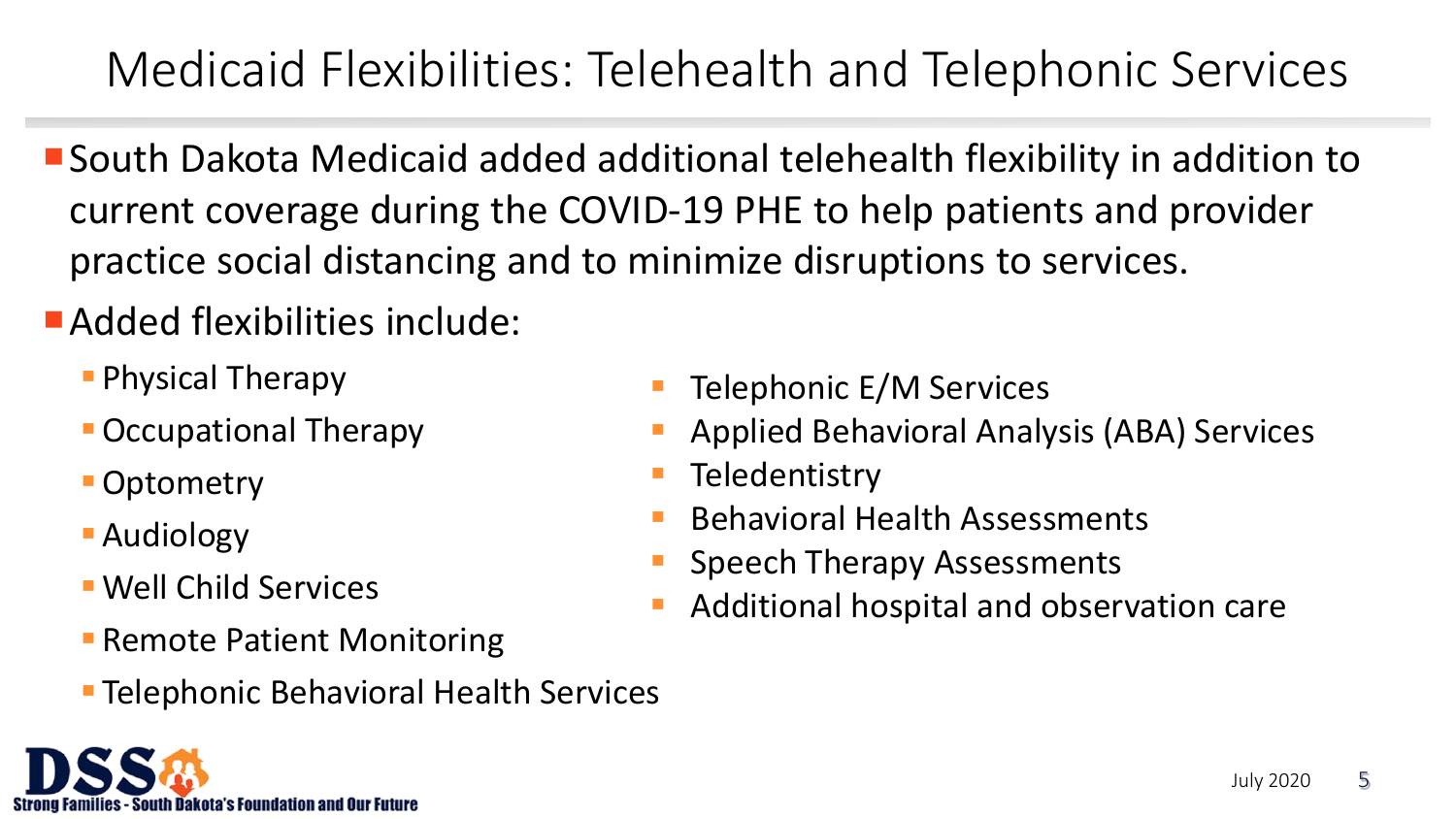# Medicaid Flexibilities: Telehealth and Telephonic Services

- South Dakota Medicaid also removed the same community limitation on telehealth services during the PHE that normally requires in-person services when both the provider and patient are located in the same community.
- South Dakota Medicaid also followed HHS Office of Civil Right's enforcement discretion on HIPAA compliant platforms, allowing providers to use technologies like Facetime and Skype for telehealth. South Dakota Medicaid always encourages providers to use HIPAA-compliant technology.
- A full list of telehealth services and added flexibility can be found in the [Telemedicine Billing and Policy Manual.](https://dss.sd.gov/docs/medicaid/providers/billingmanuals/Telemedicine.pdf)

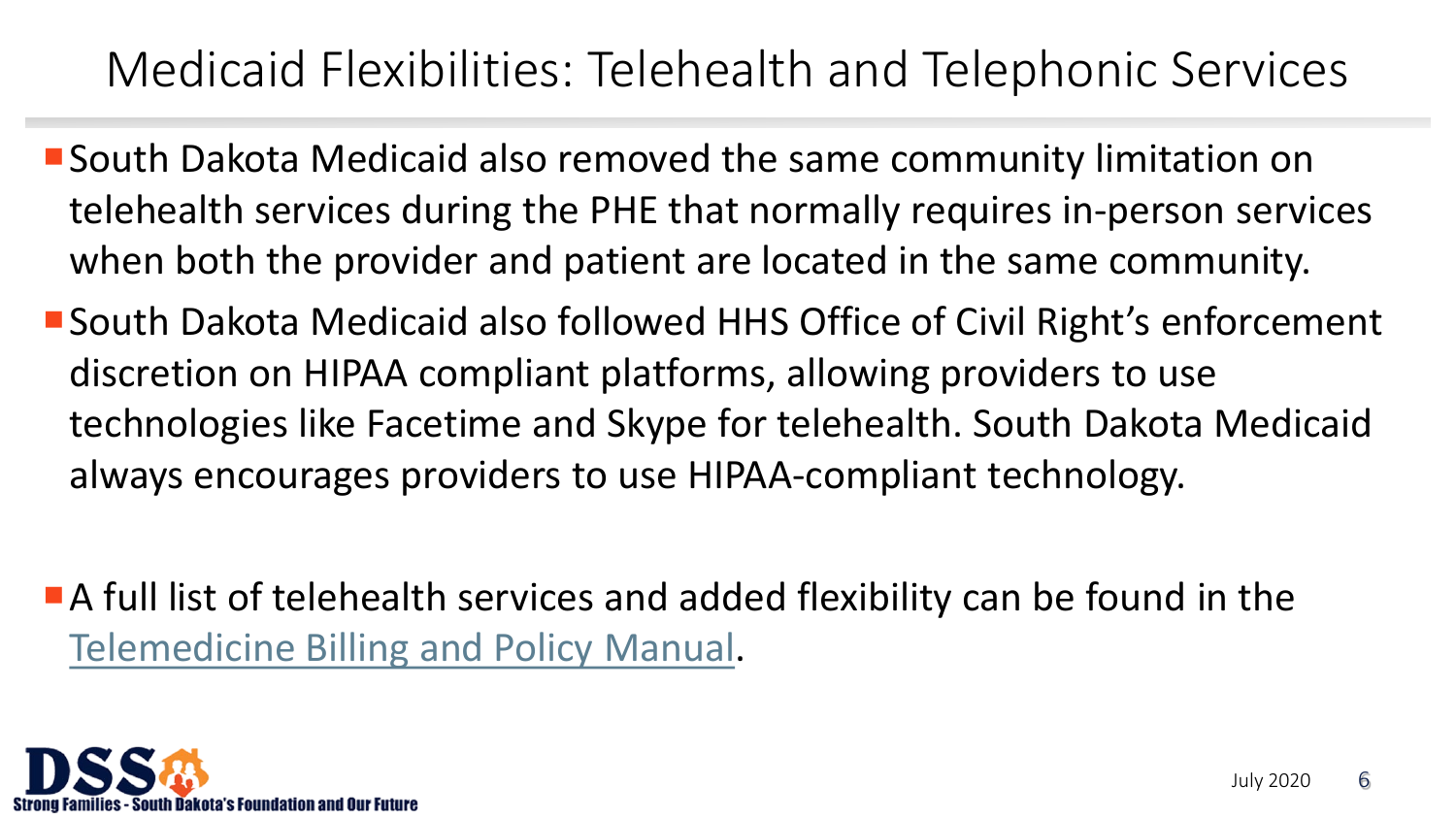# Communication and Next Steps

**E** Communication

- South Dakota Medicaid released 22 COVID-19 related communications between March 16 and July 20.
- South Dakota Medicaid also made direct contact with stakeholder groups and organizations to ask those groups to share communications more widely with their membership.

**Next Steps** 

- Federal PHE set to expire on July 25, 2020. South Dakota Medicaid has prepared a SPA to allow some services to continue if federal PHE expires.
- DSS will evaluate telehealth services allowed during the COVID-19 PHE as permanent benefits.

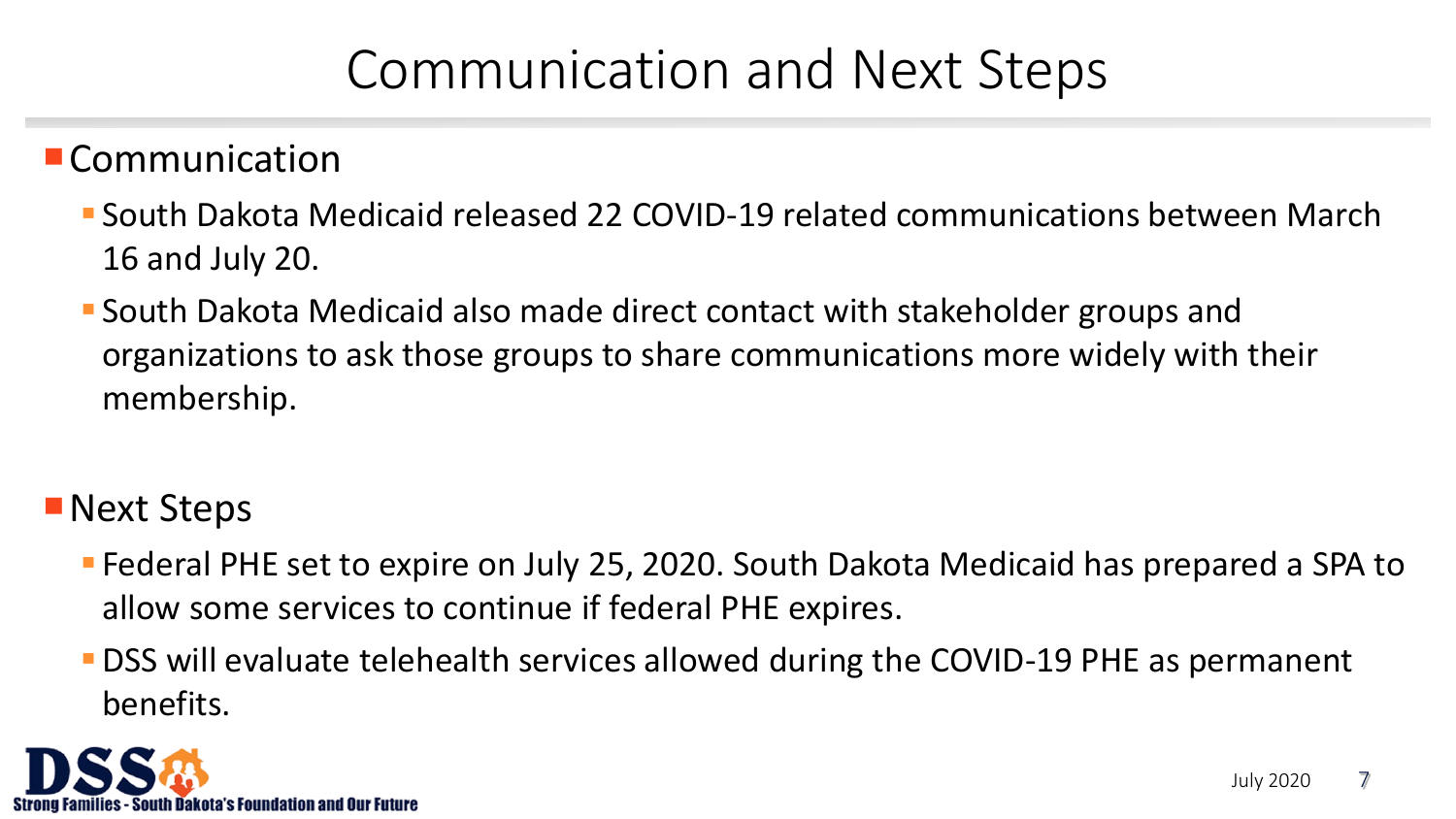**June 12, 2020**

#### **ATTENTION: South Dakota Medicaid Providers**

**FROM: South Dakota Medicaid**

DSS

#### **RE: Coronavirus (COVID-19) Frequently Asked Questions**

#### **Coronavirus (COVID-19) Frequently Asked Questions**

This FAQ highlights covered services, coverage requirements, new coverage flexibilities being offered in response to the COVID-19 pandemic. Coverage outlined below is effective beginning March 13, 2020 unless otherwise noted.

#### **Where can I get information and updates about the coronavirus and COVID-19?**

Information is available from the Centers for Disease Control (CDC) at <https://www.cdc.gov/coronavirus/2019-ncov/hcp/clinical-guidance-management-patients.html>

Information about South Dakota's response and updates about the coronavirus (COVID-19) is available from the South Dakota Department of Health at<https://doh.sd.gov/news/Coronavirus.aspx>

#### **Does Medicaid cover testing and treatment for COVID-19?**

Yes. South Dakota Medicaid will cover testing for COVID-19 without cost sharing requirements.

Providers must use diagnosis code U07.1(COVID-19) on all claims submitted for treatment of COVID-19.

Providers should refer to the [ICD-10 Official Coding and Reporting Guidelines](https://www.cdc.gov/nchs/data/icd/COVID-19-guidelines-final.pdf) [April 1, 2020 through September 30, 2020](https://www.cdc.gov/nchs/data/icd/COVID-19-guidelines-final.pdf) released by the CDC for detailed coding information related to COVID-19.

#### **Does COVID-19 testing require a referral?**

No, COVID-19 testing does not require a referral from a PCP or Health Home.

#### **What code should providers use to bill testing for COVID-19?**

Providers should use the applicable newly designated HCPCS codes U0001 or U0002 to bill for testing for coronavirus (COVID-19). South Dakota Medicaid will accept these codes starting April 1, 2020 for services provided on or after February 4, 2020.

The Department of Social Services does not exclude, deny benefits to, or otherwise discriminate against any person on the basis of actual or perceived race, color, religion, national origin, sex, age, gender identity, sexual orientation or disability in admission or access to, or treatment or employment in its programs, activities, or services. For more information about this policy or to file a Discrimination Complaint you may contact: Discrimination Coordinator, Director of DSS Division of Legal Services, 700 Governor's Drive, Pierre SD 57501, 605-773-3305.

ATENCIÓN: si habla español, tiene a su disposición servicios gratuitos de asistencia lingüística. Llame al 1-800-305-9673 (TTY: 711).

ACHTUNG: Wenn Sie Deutsch sprechen, stehen Ihnen kostenlos sprachliche Hilfsdienstleistungen zur Verfügung. Rufnummer: 1-800-305-9673 (TTY: 711).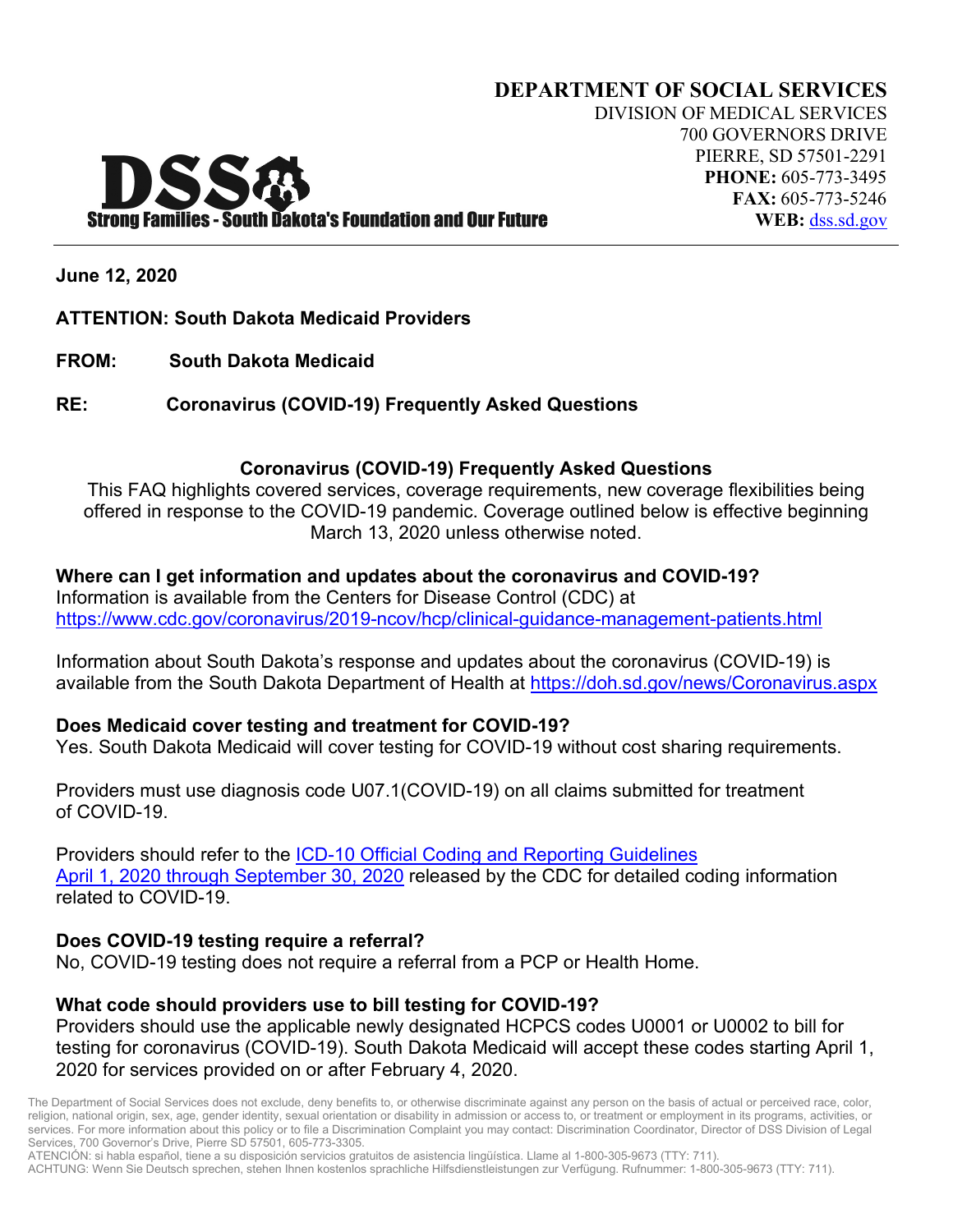Effective April 14, 2020 HCPCS codes U0003 and U0004 can be utilized for COVID-19 testing completed using throughput technologies.

- U0003 should be used for testing performed with throughput technologies that would otherwise be classified under code 87635. HCPCS code 87365 is not covered by Medicaid,
- U0004 should be used for test identified under code U0002 but are completed using throughput technologies.
- U0003 and U0004 should not be used for COVID-19 antibody detection.

Pharmacies that are providing COVID-19 testing can contact DSS will any billing questions at [DSSOnlinePortal@state.sd.us.](mailto:DSSOnlinePortal@state.sd.us)

## **What is the reimbursement rate for the test for COVID-19?**

South Dakota Medicaid's maximum allowable reimbursement rate for HCPCS code U0001 will be \$35.91 and \$51.31 for U0002. The maximum allowable reimbursement for HCPCS U0003 and U0004 is \$100. The rates are based on the South Dakota's Medicare Administrative (MAC) contractor rate.

#### **Will HCPCS U0001, U0002, U0003, and U0004 be available retroactively for billing**?

Yes, South Dakota Medicaid will follow Medicare's policy and make U0001 and U0002 retroactively effective on February 4, 2020. The codes may be billed beginning April 1, 2020. U0003 and U0004 are retroactive effective March 18, 2020.

#### **Does Medicaid cover COVID-19 serology/antibody testing?**

Serology testing is not currently being recommended by the CDC. Serology testing is covered by South Dakota Medicaid under the following conditions:

- The test must be medically necessary and cannot be used for the convenience of recipients.
- The test must be performed using a test with FDA Emergency Use Authorization.
- The test must have 99% or higher sensitivity and 99% or higher specificity.

Serology testing is covered under HCPCS 86769 and 86328. Claims for serology testing for COVID-19 must include the name and developer of the test.

Billing for these codes is retroactive to April 10, 2020. Providers may begin billing these codes on June 25, 2020.

## **What is the reimbursement rate for COVID-19 serology testing?**

South Dakota's maximum allowable reimbursement rate for HCPCS code 86769 will be \$42.13 and \$45.23 for HCPCS code 86328.

## **Is remote patient monitoring a covered service?**

South Dakota Medicaid temporarily covers remote patient monitoring for a recipient diagnosed with COVID-19, who has not recovered, and meets one of the following additional criteria:

- The recipient was hospitalized due to COVID-19 and further monitoring is required after discharge; or
- The recipient is at risk for severe illness due to being 65 years or older or an assisted living facility; or
- The recipient is at risk for severe illness due to having an underlying medical condition including chronic lung disease, moderate to severe asthma, a serious heart condition, being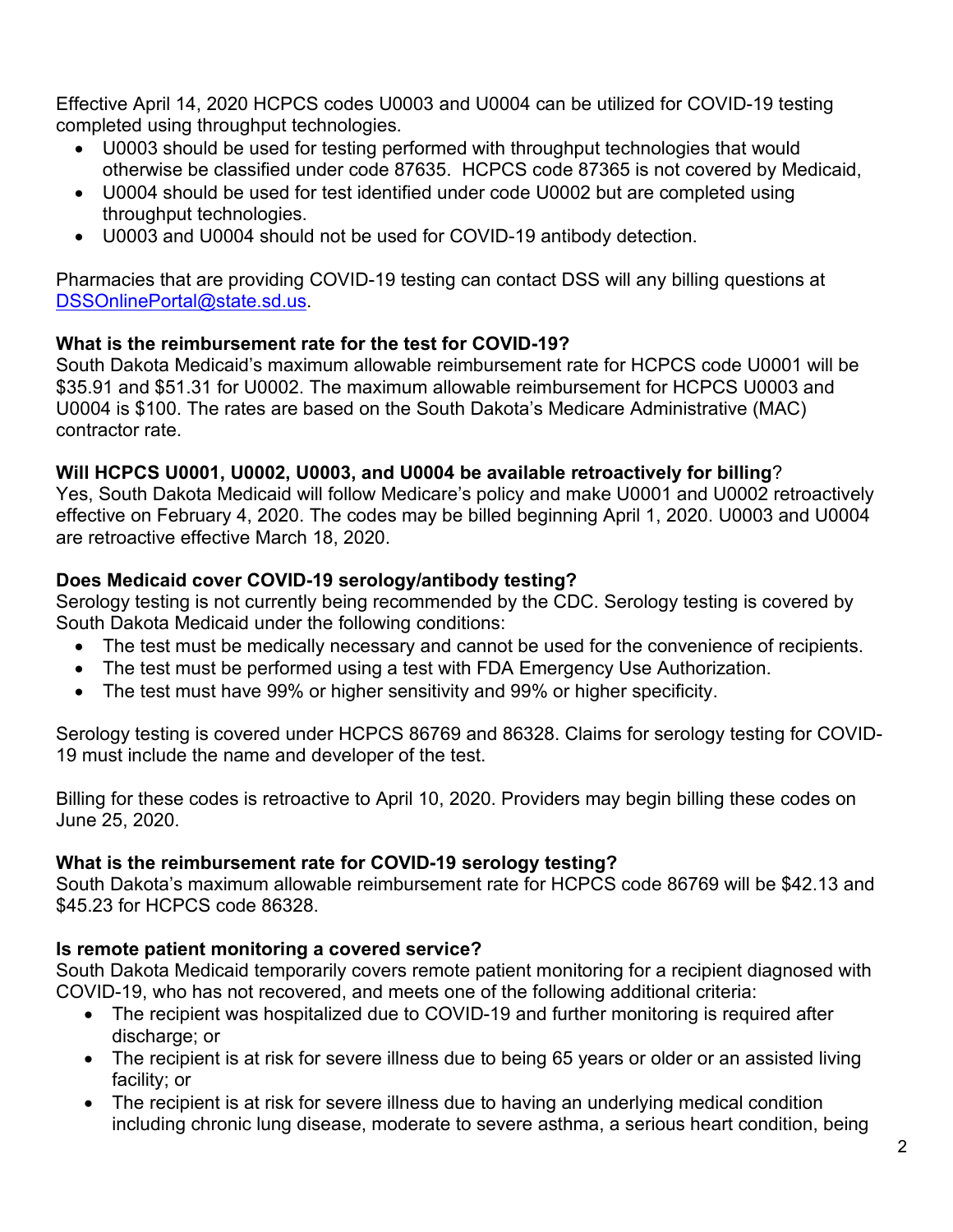immunocompromised, severe obesity (a BMI of 40 or higher), diabetes, chronic kidney disease and undergoing dialysis, or liver disease.

A physician, physician assistants, nurse practitioners, or certified nurse midwife must order remote monitoring and document the medical necessity of the service. The technology used for remote patient monitoring must be approved for remote patient monitoring by the FDA.

#### **Is a telemedicine visit covered?**

Yes, South Dakota Medicaid covers telemedicine services. The originating site and the distant site may be located in the same community if:

- The recipient resides in a nursing facility and the nursing facility is the originating site; or
- Telemedicine is being utilized primarily to reduce the risk of exposure of the provider, staff, or others to infection. Services may be provided via telemedicine when the distant site and originating site are in the same community to reduce the risk of exposure to COVID-19.

More information about telemedicine coverage is available in the [Telemedicine Billing and Policy](https://dss.sd.gov/docs/medicaid/providers/billingmanuals/Telemedicine.pdf) [Manual.](https://dss.sd.gov/docs/medicaid/providers/billingmanuals/Telemedicine.pdf)

## **Do telemedicine services require a referral?**

- Yes, telehealth services require a referral. Please note that urgent care services provided via telehealth qualify for the 4 urgent care visits exempt from PCP referral. This means an urgent care telehealth visit could be provided without a PCP referral. Services should be billed as urgent according to the instructions in our [Urgent Care Provider Bulletin.](https://dss.sd.gov/docs/medicaid/providers/ProviderBulletins/2019/Urgent%20Care%20Bulletin.pdf)

## **Does South Dakota Medicaid's coverage for telehealth align with Medicare?**

Yes, South Dakota Medicaid expanded coverage during the public health emergency to include the same telehealth codes as Medicare with the exception of CPT codes 96138, 96139, 97535, 97761 99473, and 99483 which are not covered in any setting by SD Medicaid. A full list of covered CPT codes can be found in the [Telemedicine Billing and Policy Manual.](https://dss.sd.gov/docs/medicaid/providers/billingmanuals/Telemedicine.pdf)

## **Is a telemedicine visit covered if the patient participates from their home?**

Yes, the distant site service is covered even when the patient participates from home. When the patient participates from home, there is no reimbursement for a facility fee.

## **Are there requirements regarding the location of a distant site for telemedicine services?**

Distant site services should be provided at a location consistent with any applicable laws or regulations regarding where services may be provided. South Dakota Medicaid does not have additional requirements regarding the distant site location other than the same community limitation stated in the telemedicine manual.

#### **How are telehealth distant site services reimbursed?**

Telehealth services are reimbursed as professional services according to the established rates on the [fee schedule](https://dss.sd.gov/medicaid/providers/feeschedules/dss/) for each service; reimbursement for facility related charges for the distant site is not available.

## **Is a telemedicine visit covered for therapy services?**

South Dakota Medicaid has added temporary coverage of physical therapy, occupational therapy, and speech-language pathology services provided via telemedicine for recipients and providers at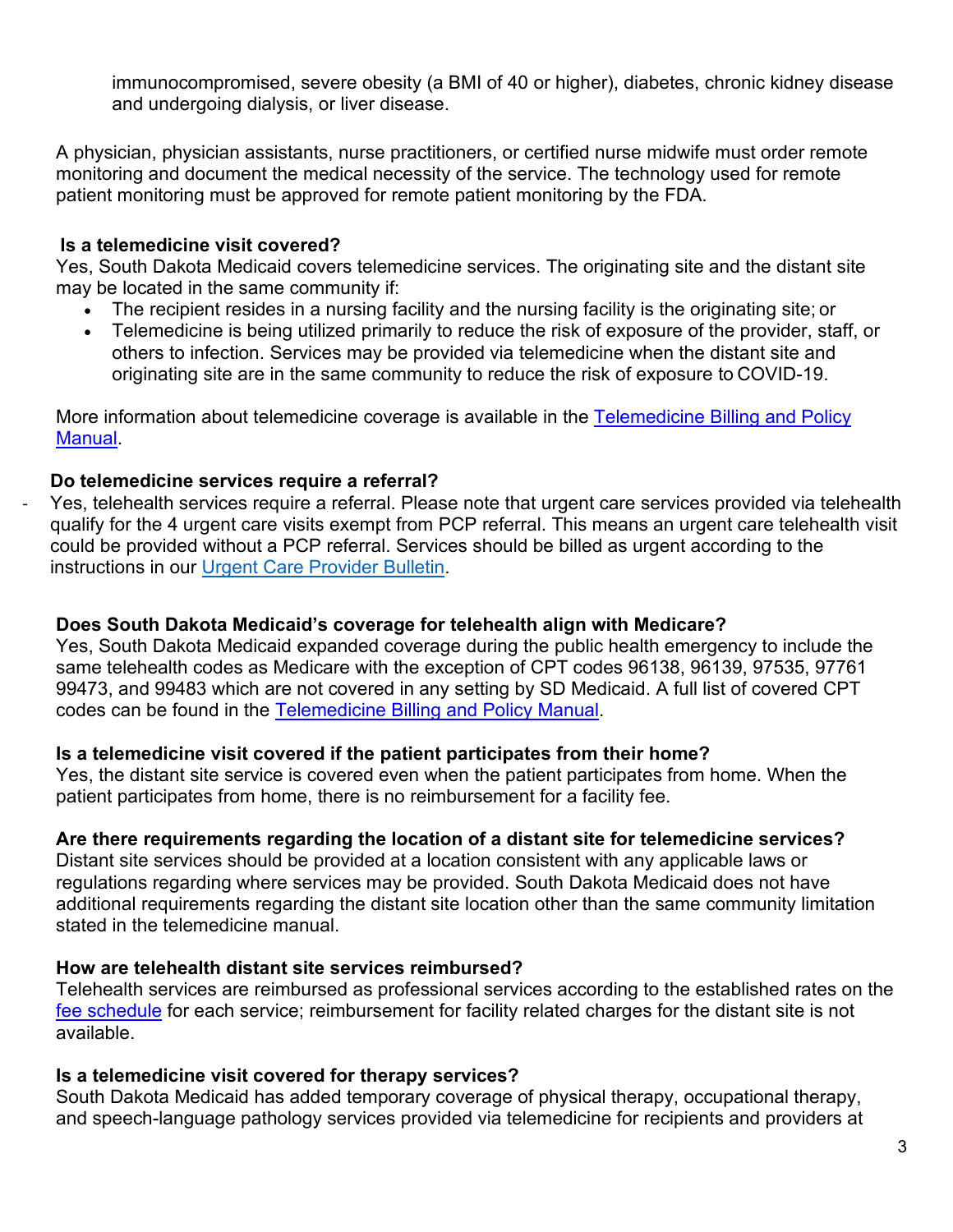high risk for COVID-19 or under quarantine or social distancing during a declared emergency for COVID-19. The service must be provided by means of "real-time" interactive telecommunications system.

Use of telemedicine for the convenience of the provider or recipient is not covered.

A complete list of covered therapy codes can be found in the [telemedicine provider manual.](https://dss.sd.gov/docs/medicaid/providers/billingmanuals/Telemedicine.pdf)

#### **Is a teledentistry visit covered?**

Effective March 16, 2020 Delta Dental South Dakota will cover claims for services conducted using tele-dentistry for HCPC D0140: Limited oral exam. The services must have sufficient audio and visual to be functionally equivalent to a face-to-face encounter. Reimbursement for tele-dentistry is equal to reimbursement for face-to-face encounters.

When reporting a service completed via tele-dentistry, providers are certifying the services rendered to the patient were functionally equivalent to a face-to-face encounter.

Providers should include the following codes on claims for services completed using tele-dentistry:

- D9995 Tele-dentistry, synchronistic; real-time encounter
- D9996 Tele-dentistry, asynchronistic; information stored and forwarded to dentist for subsequent review

## **Is telemedicine allowable for Applied Behavioral Analysis (ABA) Services?**

South Dakota Medicaid has added temporary coverage of ABA services provided via telemedicine for recipients and providers at high risk for COVID-19, under quarantine, or social distancing during a declared emergency for COVID-19. The service must be provided by means of "real-time" interactive telecommunications system. Use of telemedicine for the convenience of the provider or recipient is not covered.

## **Is telemedicine allowable for well-child visits?**

South Dakota Medicaid has added temporary coverage of well-child visits provided via telemedicine or telephone for recipients and providers at high risk for COVID-19, under quarantine, or social distancing during a declared emergency for COVID-19.

Providers should bill for these visits using a 52 modifier to indicate that a reduced service was performed since physical examination components are not able to be performed via telehealth/telephone. Providers who perform a physical exam within 10 months of the telehealth well child visit may void the previously paid claim with the 52 modifier and resubmit for full payment of the well child visit using the date of service of the physical exam.

South Dakota Medicaid encourages providers to continue to perform in-person visits for children under age 2 or children who need vaccinations. Clinics are encouraged to designating specific sites or times for well and sick visits to prevent comingling of patients when an in-person visit is indicated.

## **Is telemedicine allowable for Optometry services?**

South Dakota Medicaid has added temporary coverage of optometry services provided via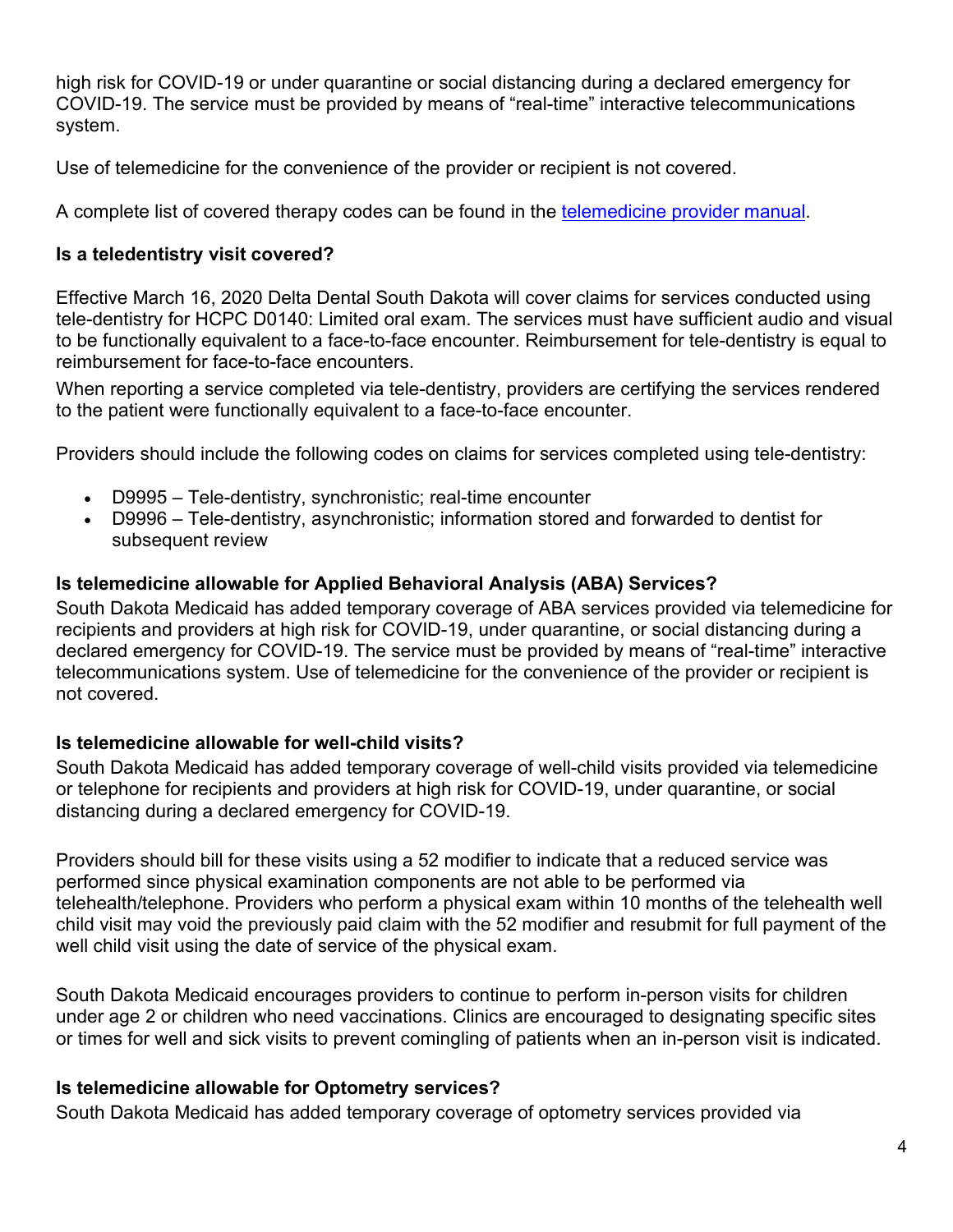telemedicine for recipients and providers at high risk for COVID-19, under quarantine, or social distancing during a declared emergency for COVID-19. The service must be provided by means of "real-time" interactive telecommunications system.

Providers should use HCPC 92065 for optometry services provided via telemedicine.

# **Is telemedicine allowable for Audiology services?**

South Dakota Medicaid has added temporary coverage of audiology services provided via telemedicine for recipients and providers at high risk for COVID-19, under quarantine, or social distancing during a declared emergency for COVID-19. The service must be provided by means of "real-time" interactive telecommunications system.

A complete list of covered audiology codes can be found in the [telemedicine provider manual.](https://dss.sd.gov/docs/medicaid/providers/billingmanuals/Telemedicine.pdf)

# **Is an audio-only visit covered for behavioral health services?**

South Dakota Medicaid has added temporary coverage of audio-only telemedicine behavioral health services delivered by a Substance Use Disorder (SUD) Agency, a Community Mental Health Center (CMHC), or an Independent Mental Health Practitioner (IMHP) when the following circumstances exist:

- The provider or recipient is at high risk for COVID-19 19 or under quarantine or social distancing during a declared emergency for COVID-19; **and**
- The recipient does not have access to face-to-face audio/visual technology (including smart phone, tablet, computer, or WIFI/internet access.

SUD agencies, CMHCs, and IMHPs must utilize traditional audio/visual telemedicine technology when possible. Audio-only visits is not covered when used for the convenience of the provider or recipient. Providers must document both conditions for the use of audio-only technology in the medical record. SUD agencies and CMHCs may contact the Division of Behavioral Health via email at [DSSBH@state.sd.us](mailto:DSSBH@state.sd.us) with further questions regarding the use of audio-only visits.

# **Are audio-only evaluation and management services covered?**

Yes, South Dakota Medicaid is temporarily covering and reimbursing audio services for recipients who are actively experiencing symptoms consistent with COVID-19. The audio only service must meet the following criteria:

- The service must be initiated by the patient.
- The service should include patient history and/or assessment, and some degree ofdecision making.
- The service must be provided by a physician, nurse practitioner, physician assistant, or optometrist.
- The service must be 5 minutes or longer in order to bill 98966 or must meet the minimum time requirements for CPT codes 98967 and 98968.
- Services may be provided via telephone or via another device or service that allows real time audio communication.

Services must be billed using CPT codes 98966, 98967, 98968. claims should not be submitted to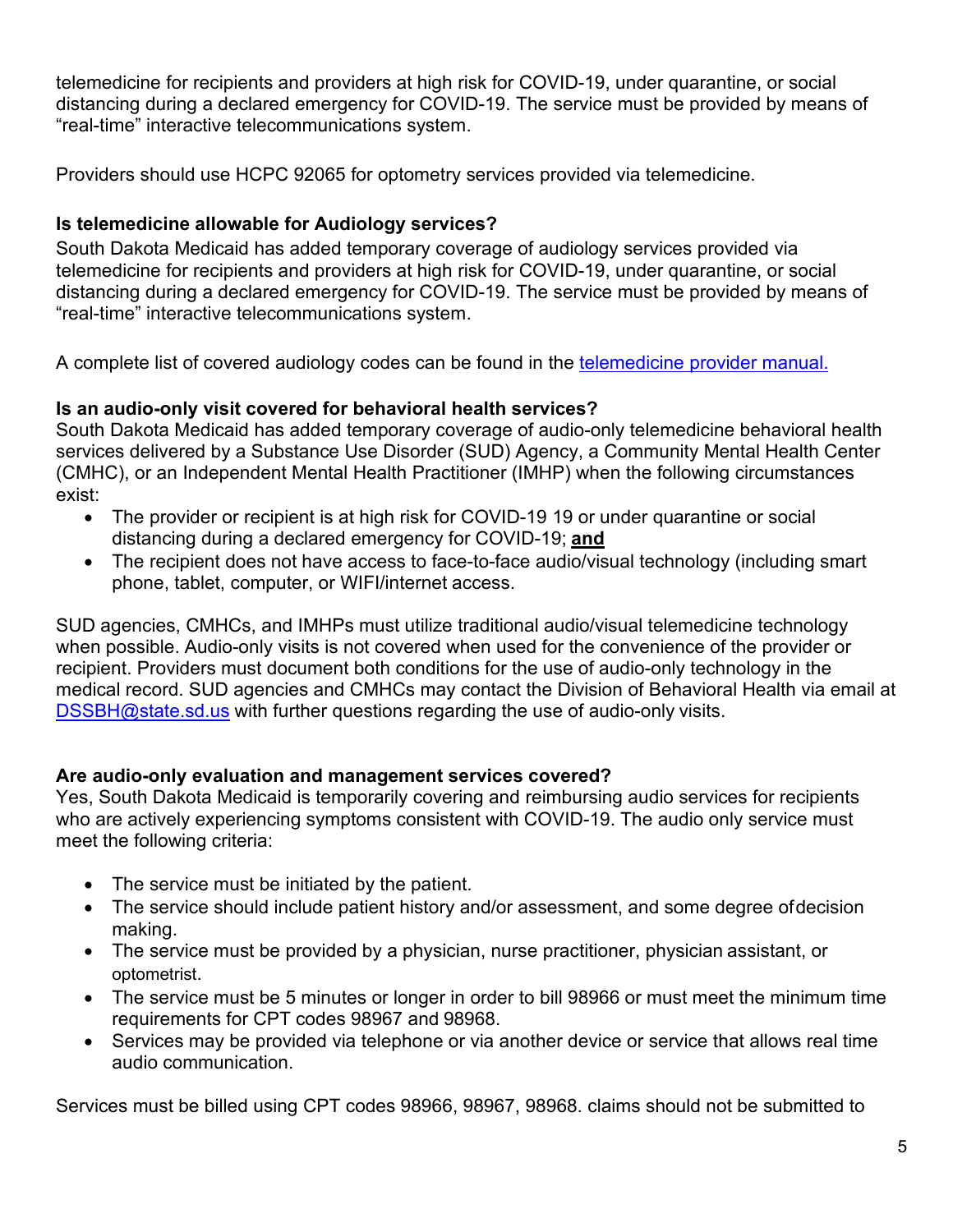South Dakota Medicaid until April 8, 2020 or later.

FQHC/RHC and IHS/Tribal 638 providers may bill for telephonic evaluation and management services using codes 98966, 98967, 98968 and be reimbursed at the fee schedule rate. FQHC/RHCs must bill for the service using a non-PPS billing NPI. For more information regarding billing with a non-PPS billing NPI please refer to the [FQHC/RHC Service Manual.](https://dss.sd.gov/docs/medicaid/providers/billingmanuals/FQHCan%20RHC.pdf)

FQHC/RHC and IHS/Tribal 638 providers may bill for EM services performed telephonically using CPT codes 99201 - 99215 with the modifier 52 appended.

#### **Who is eligible to receive audio-only evaluation and management services?**

Audio only physician services can be used for established patients if the recipient is experiencing symptoms consistent with COVID-19, at high risk for COVID-19, under quarantine, or social distancing during a declared emergency for COVID-19.

Telephonic evaluation and management services are also covered for new patients experiencing symptoms consistent with COVID-19.

Providers should refer to the guidance in the [Physician Services Manual](https://dss.sd.gov/docs/medicaid/providers/billingmanuals/PhysicianServices.pdf) for additional information who is considered a "new patient" and who is considered an "established patient

## **Can telemedicine be provided using everyday technology like Skype and FaceTime?**

DSS is following the [guidance](https://www.cms.gov/newsroom/fact-sheets/medicare-telemedicine-health-care-provider-fact-sheet) released by Medicare and HHS Office for Civil Rights (OCR). OCR is exercising enforcement discretion and waiving penalties for HIPAA violations against health care providers that serve patients in good faith through everyday communications technologies, such as FaceTime or Skype, during the COVID-19 nationwide public health emergency. South Dakota Medicaid recommends providers provide telemedicine services via a HIPAA compliant platform, but on a temporary basis is affording providers the same flexibility offered by OCR during the COVID-19 pandemic.

## **Can recipients get extra medicine or supplies?**

Effective 03/16/2020 South Dakota Medicaid will implement the following changes to the outpatient retail prescription benefit for all medications as allowed by federal or state law:

- 1. The early refill threshold will be reduced to 50%. This will allow a prescription to be refilled after 50% usage. For example, a 30 day supply can be refilled 15 days (50% of 30) after the previous fill date.
- 2. Prescriptions may be filled for up to a 60 day supply.

These changes are temporary and are subject to change or termination at any time. All applicable federal and state laws for prescribing and dispensing still apply.

Providers may dispense a 60-day supply of oxygen supplies (CPT codes E0424, E0431, E0433, E0434, E0439, E0441, E0442, E0443, E0444, E1390, E1391, E1392, E1405, E1406, K0738) and diabetic supplies for recipients at high risk of COVID-19 or under quarantine or social distancing during a declared emergency for COVID-19.

Providers may submit claims for a 60-day supply of oxygen supplies through the portal or via paper.

• Paper claims for dispensing 60-day supply for oxygen supplies may be submitted with future